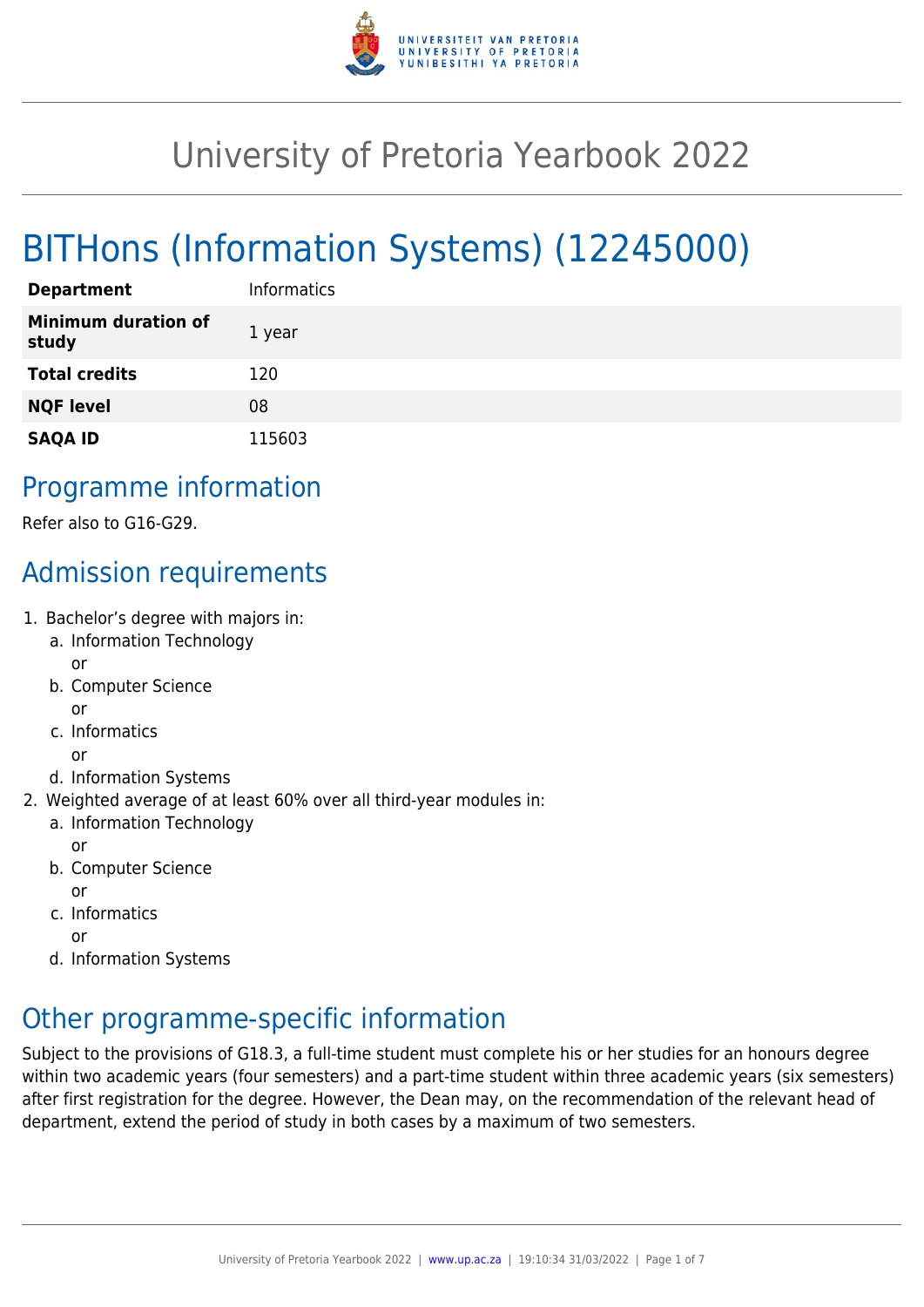

# Examinations and pass requirements

Refer also to G18 and G26.

- 1. The examination in each module for which a student is registered, takes place during the normal examination period after the conclusion of lectures (i.e. usually October/November or May/June).
- 2. G18(1) applies with the understanding that under exceptional circumstance an extension of a maximum three years may be approved: provided that the Dean, on recommendation of the relevant head of department, may approve a stipulated limited extension of this period.
- 3. A student must obtain at least 50% in an examination for each module where no semester or year mark is required. A module may only be repeated once.
- 4. In modules where semester or year marks are awarded, a minimum examination mark of 40% and a final mark of 50% is required.
- 5. No supplementary or special examinations are granted at postgraduate level.

# Pass with distinction

The degree is conferred with distinction if students registered for the degree for the first time, complete the degree within the minimum prescribed time and pass all modules with a weighted average of 75% (not rounded).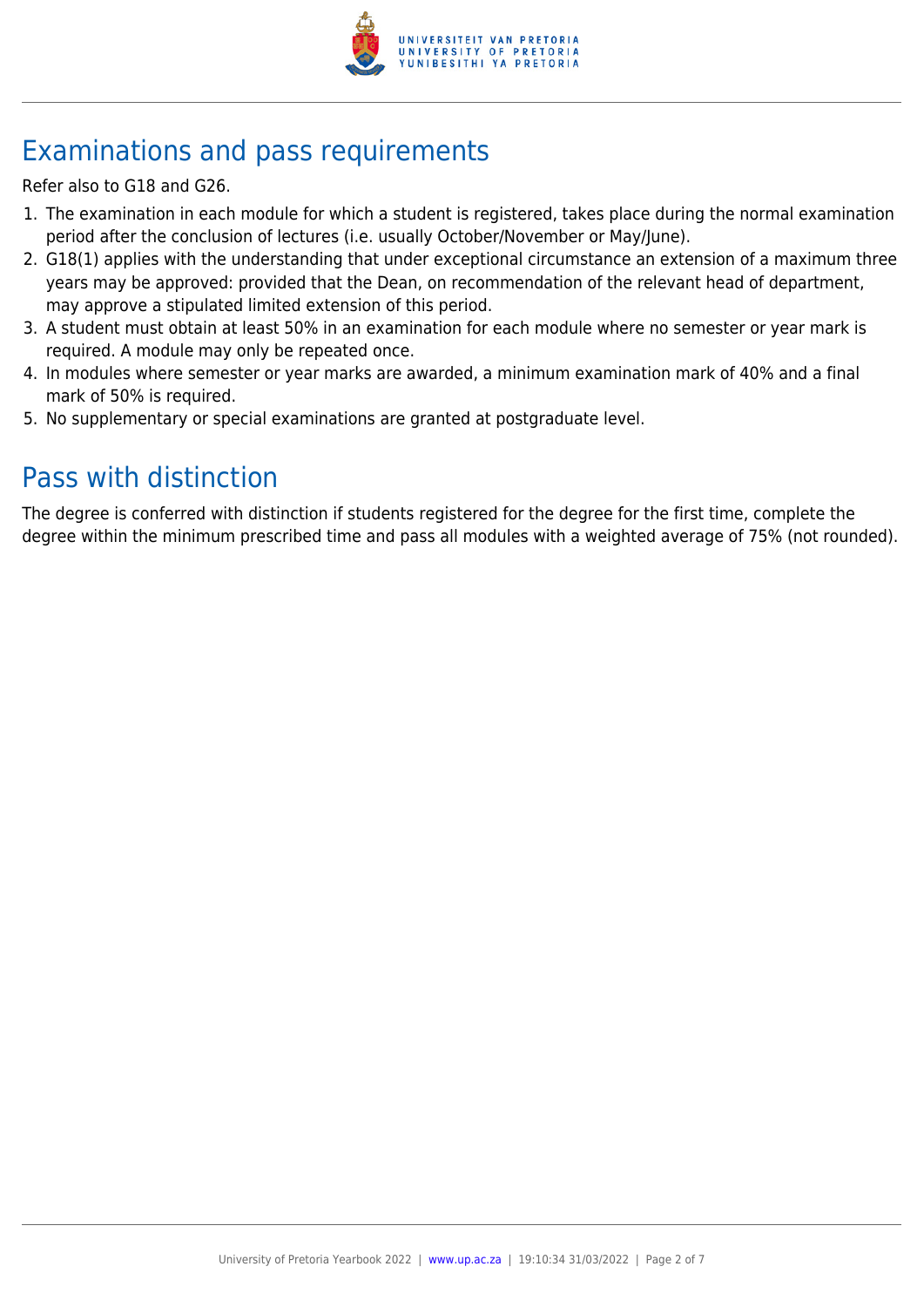

# Curriculum: Final year

**Minimum credits: 120**

# **Core modules**

# **Research report 780 (INF 780)**

| <b>Module credits</b>         | 30.00                                                         |
|-------------------------------|---------------------------------------------------------------|
| <b>NQF Level</b>              | 08                                                            |
| <b>Contact time</b>           | 1 other contact session per week, 1 web-based period per week |
| <b>Language of tuition</b>    | Module is presented in English                                |
| <b>Department</b>             | <b>Informatics</b>                                            |
| <b>Period of presentation</b> | Year                                                          |
| <b>Module content</b>         |                                                               |

A research paper on a topic from the field of informatics.

# **Elective modules**

# **Capita selecta 713 (INF 713)**

| <b>Module credits</b>         | 15.00                                            |
|-------------------------------|--------------------------------------------------|
| <b>NQF Level</b>              | 08                                               |
| <b>Prerequisites</b>          | No prerequisites.                                |
| <b>Contact time</b>           | 1 web-based period per week, 8 lectures per week |
| <b>Language of tuition</b>    | Module is presented in English                   |
| <b>Department</b>             | <b>Informatics</b>                               |
| <b>Period of presentation</b> | Semester 1 or Semester 2                         |
|                               |                                                  |

## **Module content**

This module will be used to present special, relevant topics within the expertise of the department.

# **Enterprise architecture 715 (INF 715)**

| <b>Module credits</b>         | 15.00                          |
|-------------------------------|--------------------------------|
| <b>NQF Level</b>              | 08                             |
| <b>Prerequisites</b>          | <b>INF 788</b>                 |
| <b>Contact time</b>           | 1 lecture per week             |
| <b>Language of tuition</b>    | Module is presented in English |
| <b>Department</b>             | <b>Informatics</b>             |
| <b>Period of presentation</b> | Semester 1 or Semester 2       |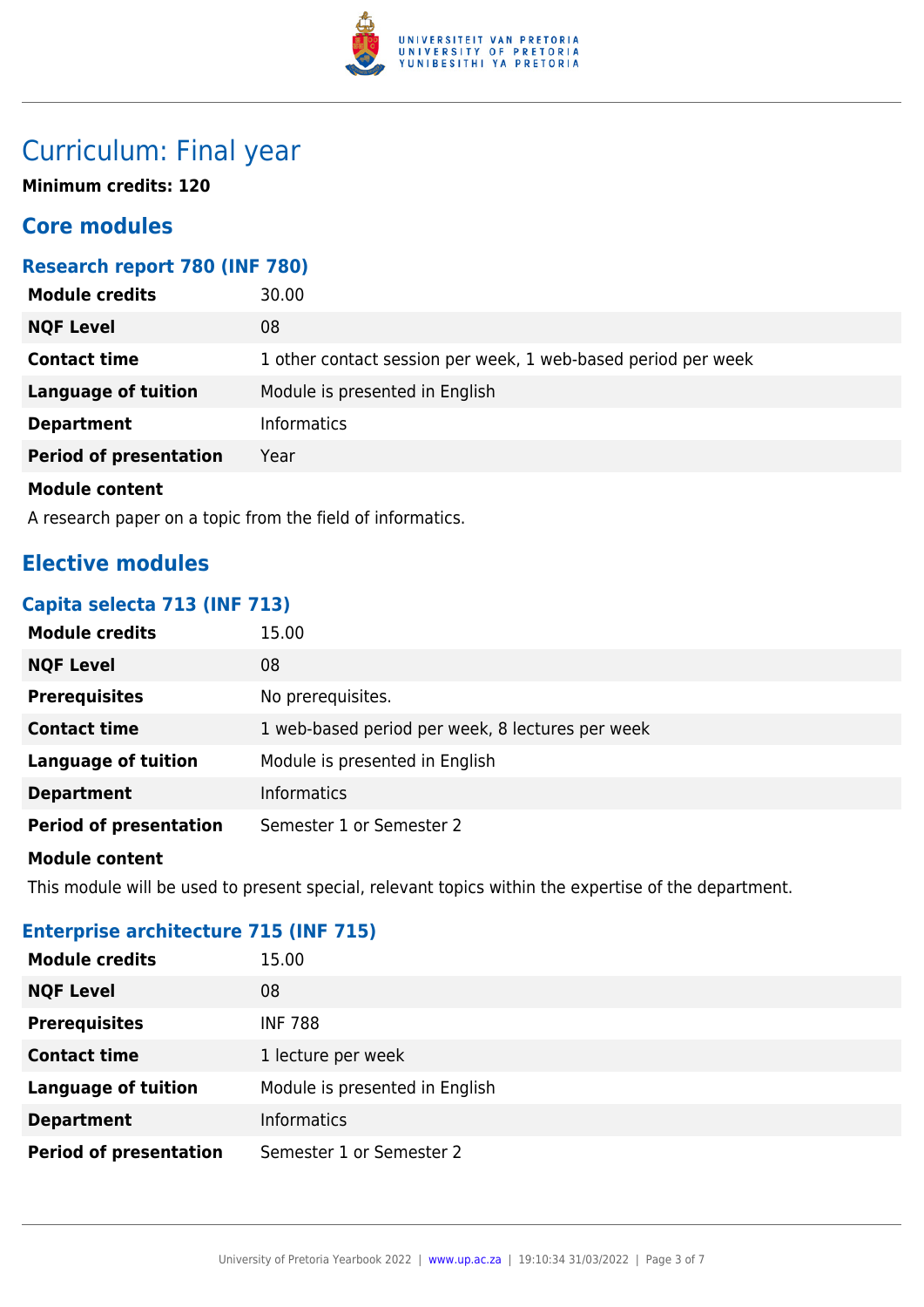

Enterprise Architecture (EA) involves comprehensive business frameworks that capture the complexity of modern organisations, providing a blue-print for co-ordinating and integrating all components of an organisation. The module will illustrate all the aspects of EA, discuss the need for EA as well as various frameworks, methods and techniques of EA.

# **Capita selecta 716 (INF 716)**

| <b>Module credits</b>         | 15.00                          |
|-------------------------------|--------------------------------|
| <b>NQF Level</b>              | 08                             |
| <b>Prerequisites</b>          | No prerequisites.              |
| <b>Contact time</b>           | 1 lecture per week             |
| <b>Language of tuition</b>    | Module is presented in English |
| <b>Department</b>             | <b>Informatics</b>             |
| <b>Period of presentation</b> | Semester 1 or Semester 2       |
| <b>Module content</b>         |                                |

This module will be used to present special, relevant topics within the expertise of the department.

# **Data warehousing 785 (INF 785)**

| <b>Module credits</b>         | 15.00                                                                                |
|-------------------------------|--------------------------------------------------------------------------------------|
| <b>NQF Level</b>              | 08                                                                                   |
| <b>Prerequisites</b>          | No prerequisites.                                                                    |
| <b>Contact time</b>           | 1 lecture per week, 1 other contact session per week, 1 web-based period per<br>week |
| <b>Language of tuition</b>    | Module is presented in English                                                       |
| <b>Department</b>             | <b>Informatics</b>                                                                   |
| <b>Period of presentation</b> | Semester 1 or Semester 2                                                             |

#### **Module content**

- Advanced database design
- Advanced database management
- Database architectures and languages
- Data warehousing and data marts
- Current trends

# **Management of ICT projects 787 (INF 787)**

| <b>Module credits</b> | 15.00             |
|-----------------------|-------------------|
| <b>NQF Level</b>      | 08                |
| <b>Prerequisites</b>  | No prerequisites. |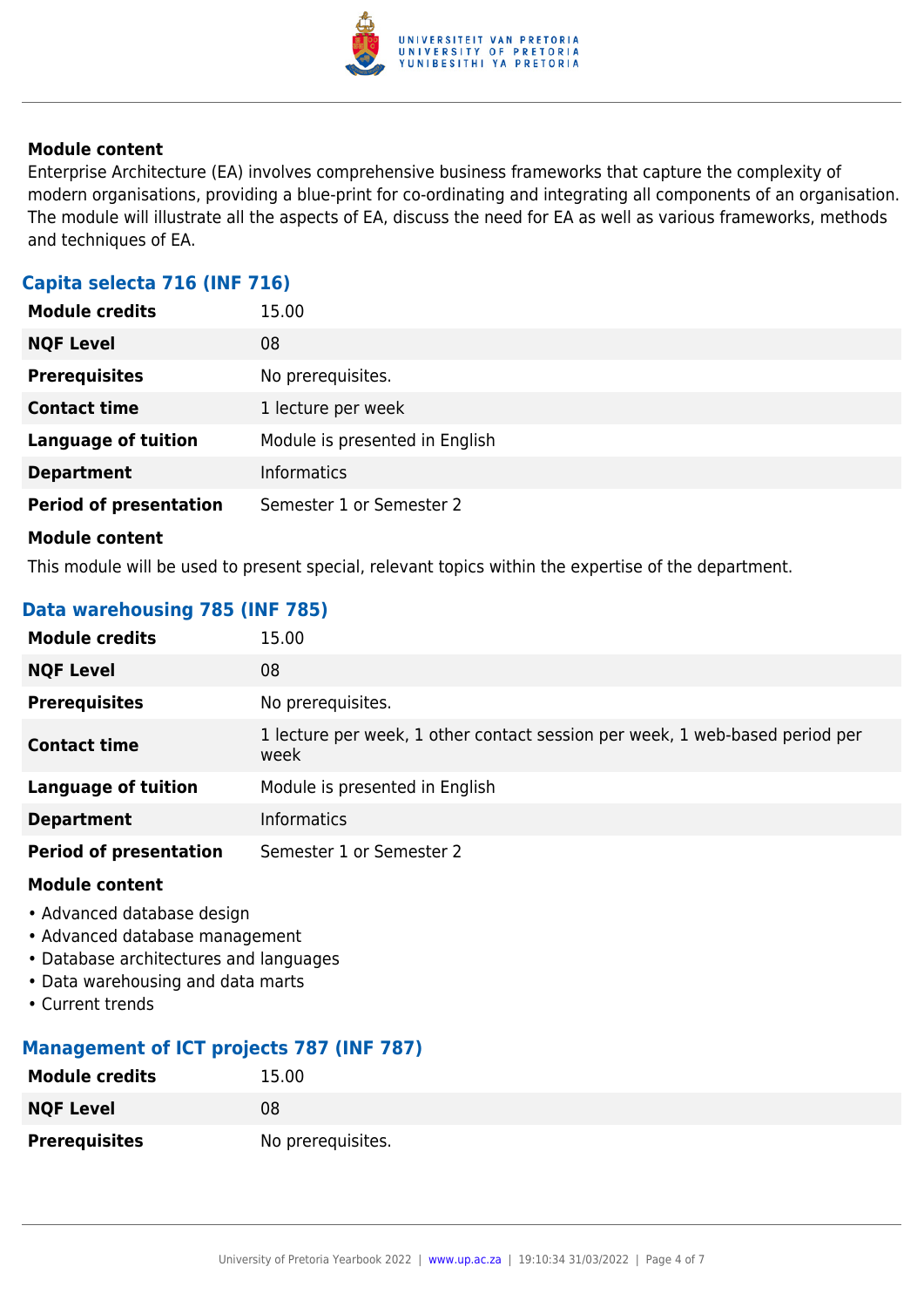

| <b>Contact time</b>           | 1 lecture per week, 1 other contact session per week, 1 web-based period per<br>week |
|-------------------------------|--------------------------------------------------------------------------------------|
| Language of tuition           | Module is presented in English                                                       |
| <b>Department</b>             | <b>Informatics</b>                                                                   |
| <b>Period of presentation</b> | Semester 1 or Semester 2                                                             |

Main emphasis will be on IS project management using a case study to get practical experience in project management.

# **Information systems development 788 (INF 788)**

| <b>Module credits</b>         | 15.00                                           |
|-------------------------------|-------------------------------------------------|
| <b>NQF Level</b>              | 08                                              |
| <b>Prerequisites</b>          | No prerequisites.                               |
| <b>Contact time</b>           | 1 lecture per week, 1 web-based period per week |
| <b>Language of tuition</b>    | Module is presented in English                  |
| <b>Department</b>             | <b>Informatics</b>                              |
| <b>Period of presentation</b> | Semester 1 or Semester 2                        |

# **Module content**

Study and evaluation of different systems development methodologies.

### **Human-computer interaction 790 (INF 790)**

| <b>Module credits</b>         | 15.00                                           |
|-------------------------------|-------------------------------------------------|
| <b>NQF Level</b>              | 08                                              |
| <b>Prerequisites</b>          | No prerequisites.                               |
| <b>Contact time</b>           | 1 lecture per week, 1 web-based period per week |
| <b>Language of tuition</b>    | Module is presented in English                  |
| <b>Department</b>             | <b>Informatics</b>                              |
| <b>Period of presentation</b> | Semester 1 or Semester 2                        |
| Module content                |                                                 |

This module will be used to present special, relevant topics within the expertise of the department.

### **Applied data science 791 (INF 791)**

| <b>Module credits</b> | 15.00             |
|-----------------------|-------------------|
| <b>NQF Level</b>      | 08                |
| <b>Prerequisites</b>  | No prerequisites. |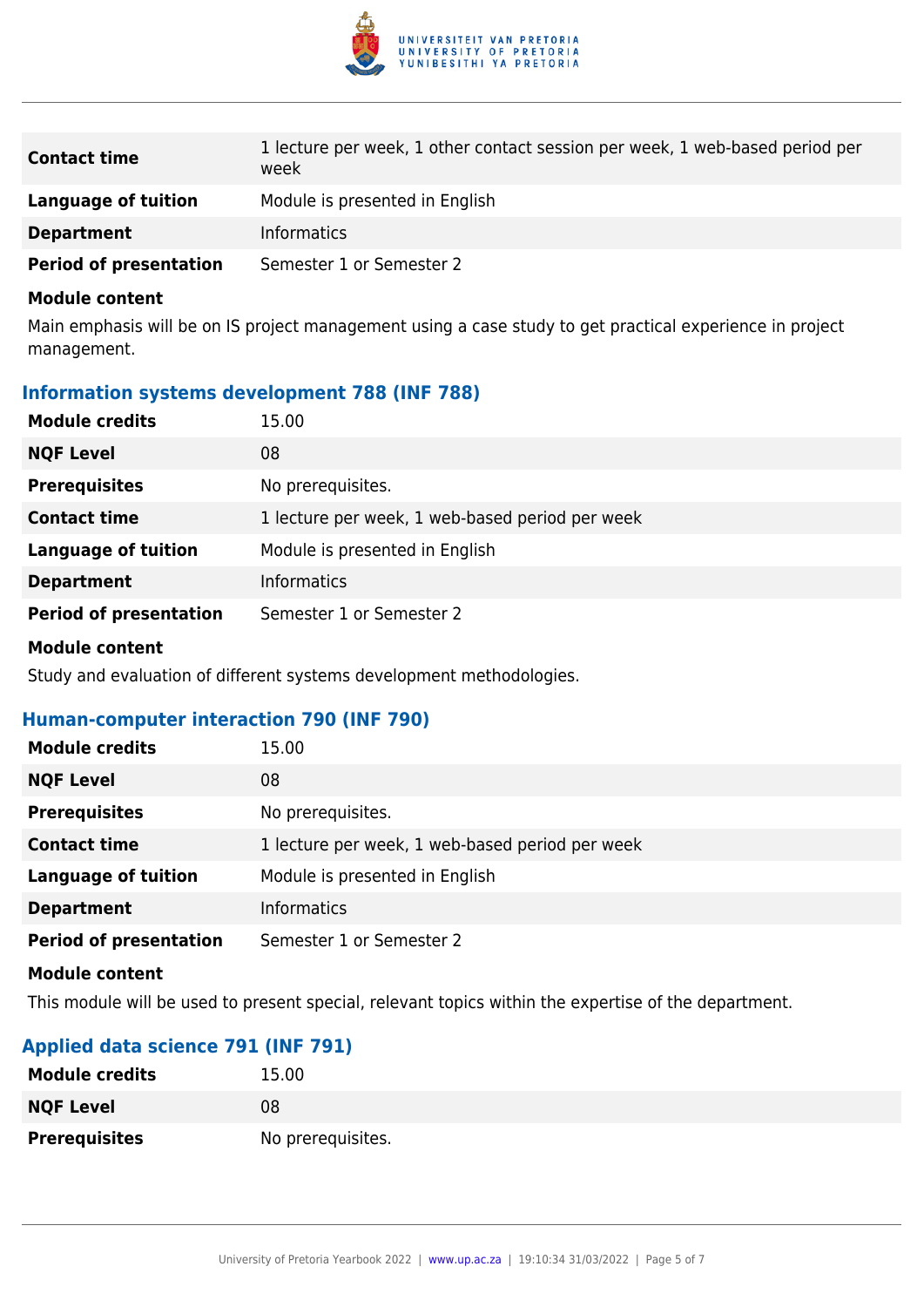

| <b>Contact time</b>           | 1 lecture per week, 1 other contact session per week, 1 web-based period per<br>week |
|-------------------------------|--------------------------------------------------------------------------------------|
| Language of tuition           | Module is presented in English                                                       |
| <b>Department</b>             | <b>Informatics</b>                                                                   |
| <b>Period of presentation</b> | Semester 1 or Semester 2                                                             |

In this information age a lot of data is captured every day and recorded in databases, but the wealth of this data is kept locked in the databases because relatively little mining is performed on this data. This module introduces you to data mining in terms of:

- The data mining process how do you mine data?
- The data mining techniques an overview of the data mining techniques that can be used;
- Practical data mining experience a practical project mining real industry data to find unknown patterns; and
- Product overviews product demonstrations by data mining vendors.

# **Management of information systems 794 (INF 794)**

| <b>Module credits</b>         | 15.00                                           |
|-------------------------------|-------------------------------------------------|
| <b>NQF Level</b>              | 08                                              |
| <b>Prerequisites</b>          | No prerequisites.                               |
| <b>Contact time</b>           | 1 lecture per week, 1 web-based period per week |
| <b>Language of tuition</b>    | Module is presented in English                  |
| <b>Department</b>             | <b>Informatics</b>                              |
| <b>Period of presentation</b> | Semester 1 or Semester 2                        |
| Module content                |                                                 |

Business process management; ERP systems; IT trends.

## **Information and communications technology law 780 (KUB 780)**

| <b>Module credits</b>         | 15.00                                       |
|-------------------------------|---------------------------------------------|
| <b>NQF Level</b>              | 08                                          |
| <b>Service modules</b>        | Faculty of Economic and Management Sciences |
| <b>Prerequisites</b>          | KRG 110 or BER 210 or BER 310 or BER 410    |
| <b>Contact time</b>           | 2 lectures per week                         |
| <b>Language of tuition</b>    | Module is presented in English              |
| <b>Department</b>             | Mercantile Law                              |
| <b>Period of presentation</b> | Semester 1 or Semester 2                    |